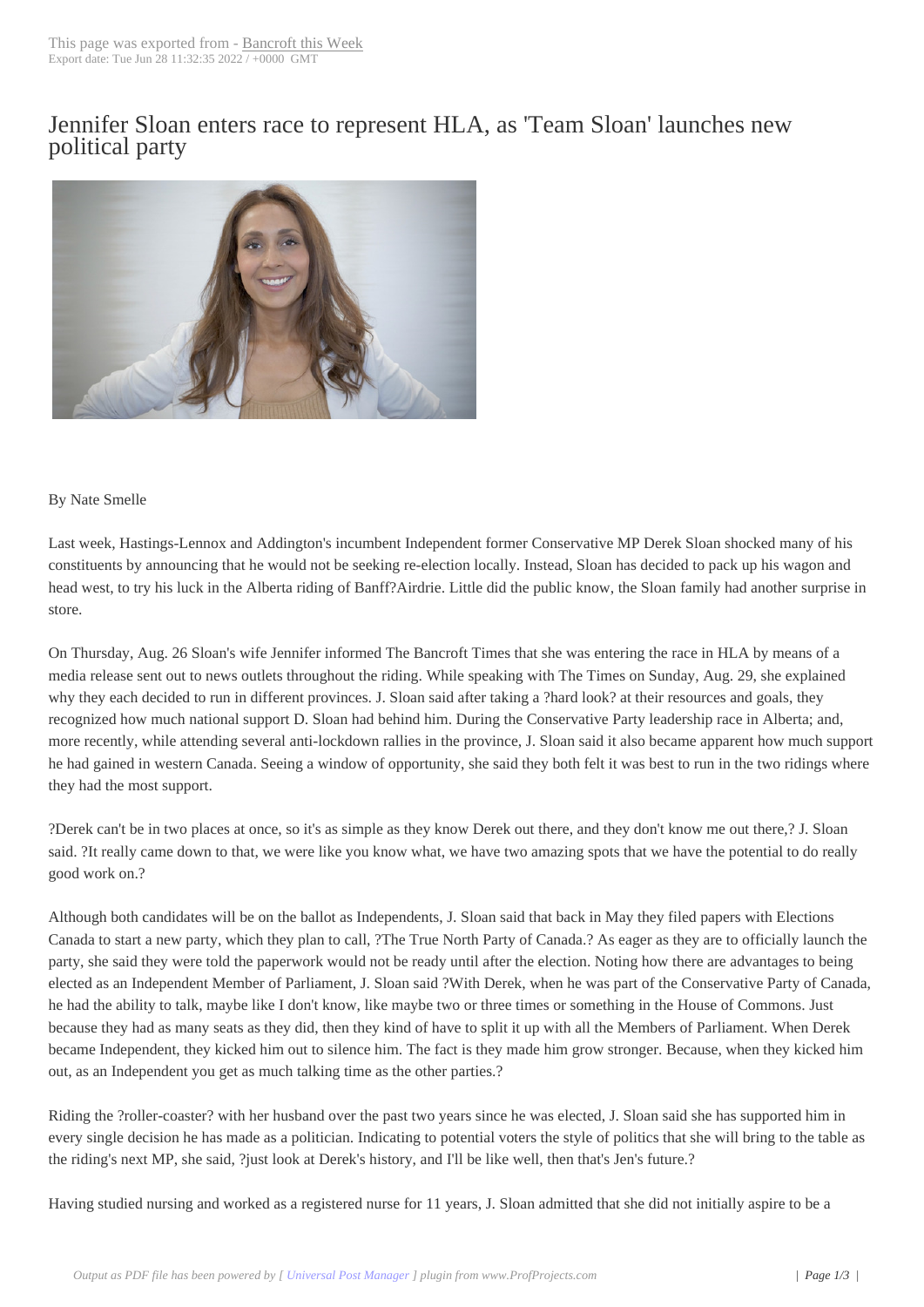politician. However, upon wor[king with her husban](http://www.bancroftthisweek.com/?p=11862)d behind the scenes; and seeing how he was treated by the Conservative Party he once cherished, she became motivated to put her name forward.

During his term, D. Sloan did not shy away from defending his social conservative views. Ironically, these were the same views that got him elected, and eventually led to him being kicked out of the party. Recalling the events leading up to his ejection from the Conservative caucus, J. Sloan said they first met Conservative leader Erin O'Toole during the 2019 federal election. At this meeting, she said O'Toole offered advice and quickly befriended the Sloan family. During the Conservative Party leadership race, she said O'Toole even stood up for her husband when he was criticized for making what many considered to be racist remarks aimed at Canada's Chief Public Health Officer, Dr. Theresa Tam.

?Erin O'Toole he was the only one that stood up for Derek at that time. But, at the same time, he called Derek every couple days: ?How's Jen?'; ?How's the kids?'; ?Oh yeah, can you put me second on your ballot?' And Derek was like, ?Look, I'm just telling people to vote with their conscience. I'm not going to make any deals at all. I don't do that.' And then you know what, after the leadership race Derek never heard from Mr. O'Toole since... I am witness to that because I hear the phone calls. I am here, I'm dealing with the kids, and I'm dealing with the house stuff, and whatever. I hear it. I am not going to lie about that, I've heard them.?

Once O'Toole had won the leadership, J. Sloan said he basically disrespected the party's ?large supporting base.? With two of the Conservative leadership candidates ? D. Sloan and Dr. Leslyn Lewis ? campaigning as ?pro-life? candidates, she said many in the Conservative Party felt ?disenfranchised? when O'Toole announced he was ?pro-choice? after claiming to hover somewhere in the middle on this issue.

How her husband was booted from the party, and what happened after that, was even more unjust, J. Sloan said. Having received approximately 1,300 donations for a total of roughly \$1.4-million while campaigning for the leadership, she said D. Sloan made a habit of calling his biggest donors to say thank you. When O'Toole forced him out of the Conservative Party for unknowingly accepting a \$131 donation from a known neo-Nazi ? a man he allegedly never met or even communicated with ? she said it was a ?really muddy type of thing.?

Explaining further how the scenario unfolded, J. Sloan told The Times that, ?Derek doesn't handle any of that, so it's not like Derek's team took that money. It was the Conservative Party that did that. Then they gave him the balance minus 10 per cent. And this guy was apparently a member of the party. He voted in the leadership race, and I think he was on his way to becoming a delegate at the convention; which was wild because this was around the same time that that happened.?

Adding insult to injury, J. Sloan said, was the fact that the Conservative Party then froze their bank account, and took the \$50,000 Team Sloan had raised for the upcoming campaign in HLA. With the money they raised now in the hands of the Conservative Party, she said it will end up being used to fund her opponent Shelby Kramp-Neuman's campaign.

?This was a mishandling and a misjustice as far as I am concerned, said J. Sloan. ?There was many people that emailed the party ? like many, many people ? that said ?I want my money back. I gave that money to secure Derek's candidacy and you kicked him our of the party.' Nobody got a refund.?

While J. Sloan would still describe her political views as a form of conservatism, she said ?I don't like using that word anymore, because I feel it has a negative connotation, and it leaves a sour taste in people's mouths.?

Shining a light on the underbelly of the Conservative Party of which she was once a proud member, J. Sloan continued, ?We really thought he could do some good stuff in the party, and really be a good voice. But, they didn't want to hear his voice, and that's really too bad because big party establishment, I think is, I guess I could use the word, corrupt. But, that's not really the word I'm looking for, it's kind of like a tyrannical thing where it's like just one person that's dictating what everybody else is saying. I definitely heard people calling Derek and saying, ?Hey, make sure that you vote this way,' or ?make sure you do this'... It was unfortunate because that's what they do, right. They call you and tell you how to do it, so then you're essentially a puppet, right.?